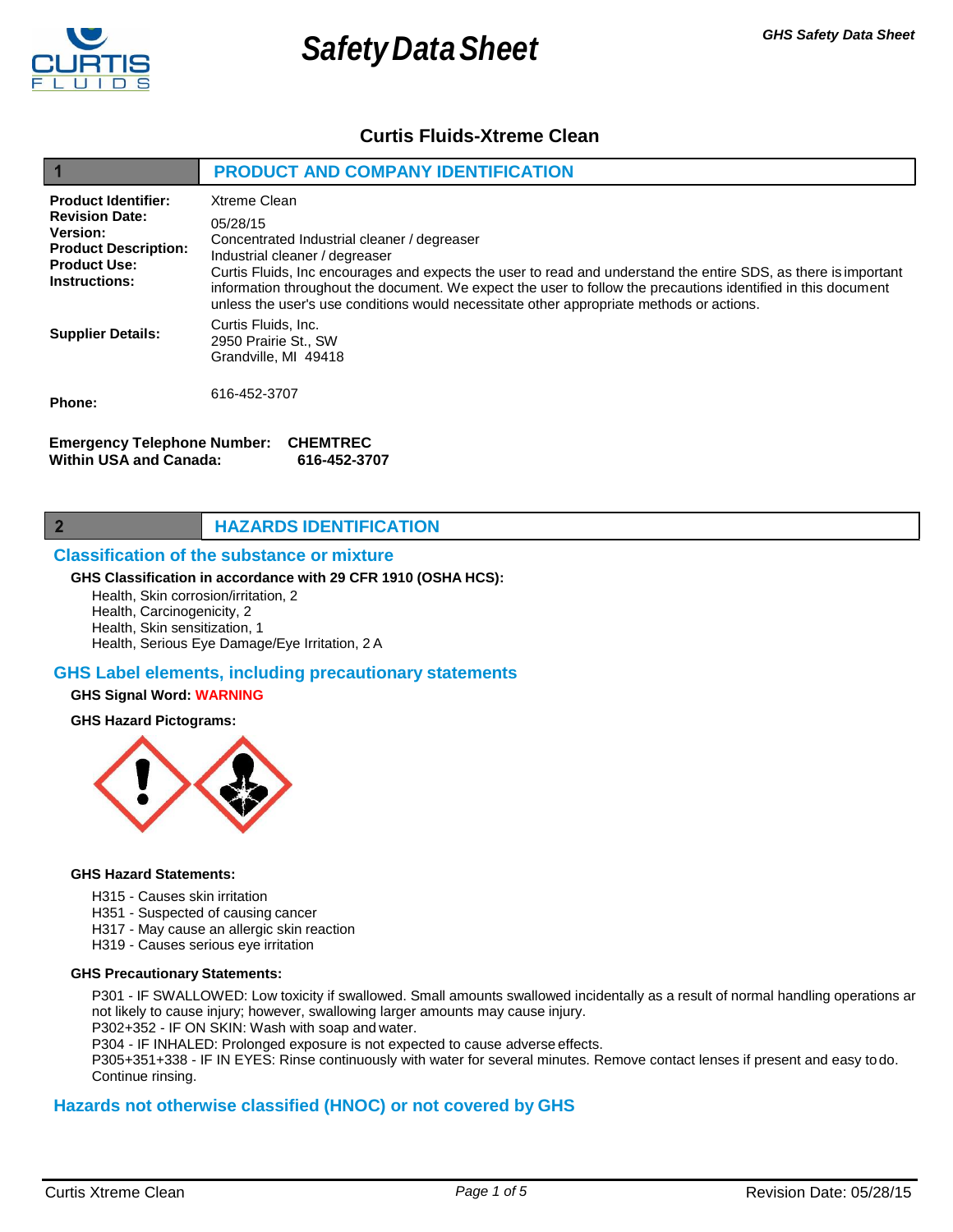

# **Curtis Fluids-Xtreme Clean**

| Inhalation:          | Prolonged exposure is not expected to cause adverse effects.           |
|----------------------|------------------------------------------------------------------------|
| <b>Skin Contact:</b> | Prolonged contact may cause slight skin irritation with local redness. |
| <b>Eve Contact:</b>  | May cause slight eye irritation.                                       |

#### **COMPOSITION/INFORMATION ON INGREDIENTS**

#### **Ingredients:**

 $\overline{\mathbf{3}}$ 

The specific chemical identity and chemical composition has been withheld as a trade secret.

The precise composition of this mixture is proprietary information. A complete disclosure will be provided to a physician or nurse in the event of a medical emergency.

| $\overline{4}$       | <b>FIRST AID MEASURES</b>                                                                                                                                                                           |  |
|----------------------|-----------------------------------------------------------------------------------------------------------------------------------------------------------------------------------------------------|--|
| Inhalation:          | If symptoms develop, move victim to fresh air. If symptoms persist, obtain medical attention.                                                                                                       |  |
| <b>Skin Contact:</b> | Wash with soap and water.                                                                                                                                                                           |  |
| Eye Contact:         | Flush eyes thoroughly with water for 15 minutes. Remove contact lenses after the initial 1 -2 minutes and continue<br>flushing for several additional minutes. If effects occur, consult physician. |  |
| Ingestion:           | If swallowed, seek medical attention if symptoms develop. Do not induce vomiting unless directed to do so by medical<br>personnel.                                                                  |  |

 $5\phantom{1}$ 

### **FIRE FIGHTING MEASURES**

Extinguishing Media: Water fog or fine spray. Dry chemical fire extinguishers. Carbon dioxide fire extinguishers. Foam. General purpose synthetic foams (including AFFF) or protein foams may function, but will be less effective.

Fire Fighting Procedures: Use water spray to cool fire exposed containers and fire affected zone until fire is out and danger of reignition has passed. Move container from fire area if this is possible without hazard. Burning liquids may be moved by flushing with water to protect personnel and minimize property damage. Avoid accumulation of water.

Special Protective Equipment for Firefighters: Wear positive-pressure self-contained breathing apparatus (SCBA) and protective fire fighting clothing (includes fire fighting helmet, coat, trousers, boots, and gloves). If protective equipment is not available or not used, fight fire from a protected location or safe distance

 $6\phantom{1}6$ 

7

## **ACCIDENTAL RELEASE MEASURES**

**Personal Precautions:** Spilled material may cause a slipping hazard. Use appropriate safety equipment. (See Section 8)

#### **Methods and materials for containment and cleaning up:**

**Small spills:** Absorb with materials such as: sand, vermiculite, absorbent pillows, pads and/or wipes. Do not use water for clean up. Collect in suitable and properly labeled containers.

**Large spills:** Contain spilled material if possible. Pump into suitable and properly labeled containers.

## **HANDLING AND STORAGE**

| <b>Handling Precautions:</b> | Avoid contact with eyes and skin. Wash thoroughly after handling. |
|------------------------------|-------------------------------------------------------------------|
| <b>Storage Requirements:</b> | Store indoors away from direct sunlight.                          |
|                              | Shelf life: 24 Months                                             |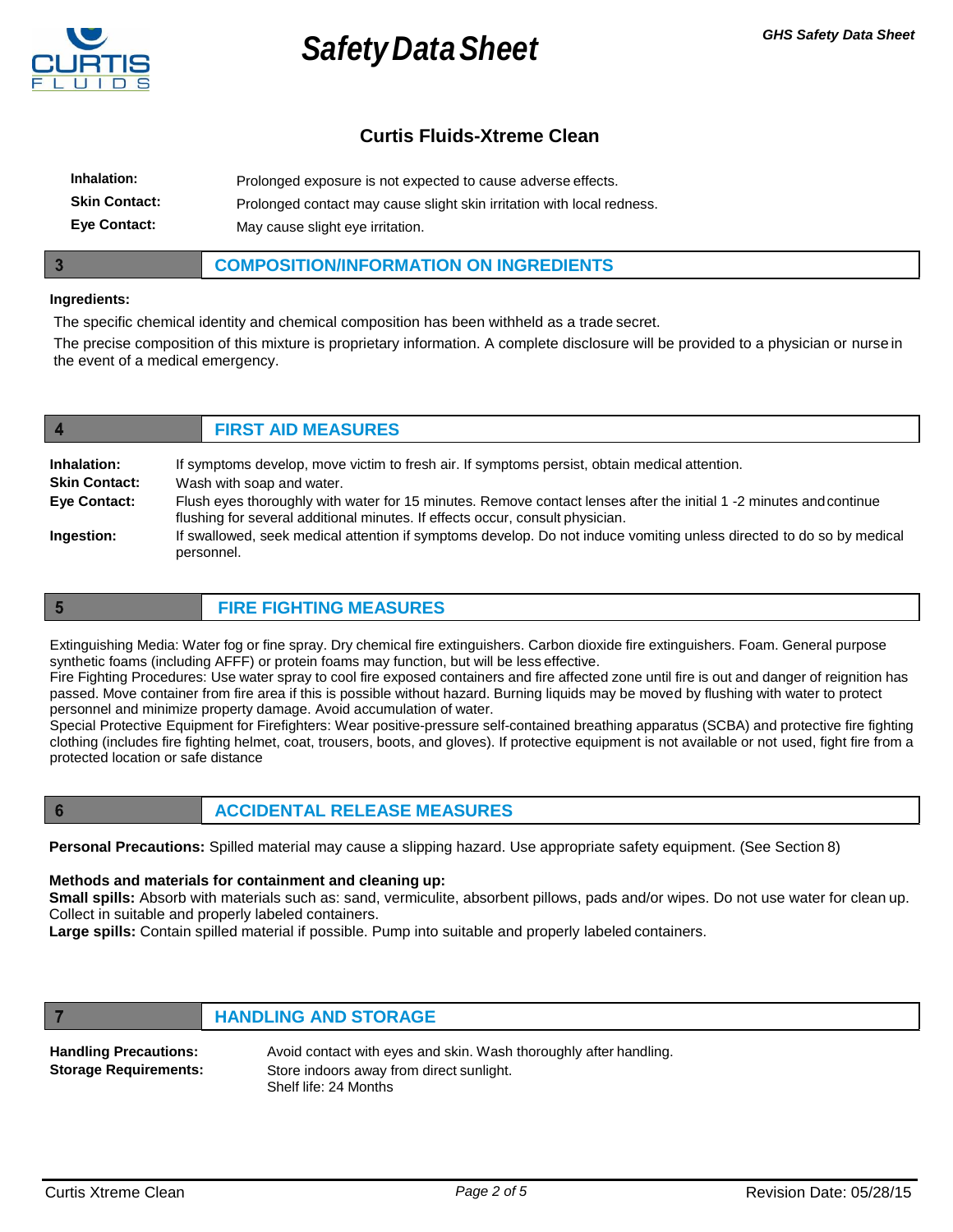

8

**Safety Data Sheet** *GHS Safety Data Sheet* 

# **Curtis Fluids-Xtreme Clean**

## **EXPOSURE CONTROLS/PERSONAL PROTECTION**

| <b>Engineering Controls:</b> | General ventilation should be sufficient for most operations. |
|------------------------------|---------------------------------------------------------------|
| <b>Personal Protective</b>   | HMIS PP, B   Safety Glasses, Gloves                           |
| Equipment:                   | Chemical safety glasses; Gloves;                              |

**Respiratory Protection:** Wear respiratory protection when adverse effects, such as respiratory irritation or discomfort have been experienced, or where indicated by your risk assessment process. For most conditions no respiratory protection should be needed; however, if discomfort is experienced, use an approved air-purifying respirator.

| 9                             | <b>PHYSICAL AND CHEMICAL PROPERTIES</b>        |
|-------------------------------|------------------------------------------------|
| Appearance:                   | Pale Tan                                       |
| <b>Physical State:</b>        | Liquid                                         |
| Odor:                         | <b>Light Citrus</b>                            |
| <b>Odor Threshold:</b>        | No data available                              |
| Solubility:                   | Misible in water in all proportions            |
| <b>Spec Grav./Density:</b>    | $0.975 +/- 0.010$ (Hydrometer)                 |
| <b>Viscosity:</b>             | No data available                              |
| <b>Boiling Point:</b>         | No data available                              |
| <b>Freezing/Melting Pt.:</b>  | $32^{\circ}F(0^{\circ}C)$                      |
| <b>Flash Point:</b>           | 198°F Concentrate Test Method ASTM D92         |
|                               | >212°F when 3:1 dilution, Test Method ASTM D92 |
| <b>Partition Coefficient:</b> | No data available                              |
| <b>Vapor Pressure:</b>        | No data available                              |
| <b>Vapor Density:</b>         | No data available                              |
| pH:                           | $9.5 + - 0.5$                                  |
| VOC:                          | 22 g/l when used as directed, diluted 3:1      |
| Evap. Rate:                   | No data available                              |
| <b>Auto-Ignition Temp:</b>    | No data available                              |
| <b>Decomp Temp:</b>           | No data available                              |
| UFL/LFL:                      | No data available                              |

#### **10 STABILITY AND REACTIVITY**

**Stability: Materials to Avoid: Hazardous Decomposition: Hazardous Polymerization:** Product is stable under normal conditions. This is a water-based product. Strong Acids; Strong Bases; Strong Oxidizing Agents. Will not occur. Will not occur.

**11 TOXICOLOGICAL INFORMATION**

#### **Fish Toxicity**

LC50, Pimephales promelas, 48 hour: 67.52 ppm. **Aquatic Invertebrate Toxicity** LC50, Daphnia pulex, 48 hour: 158.11 ppm.

**12 ECOLOGICAL INFORMATION**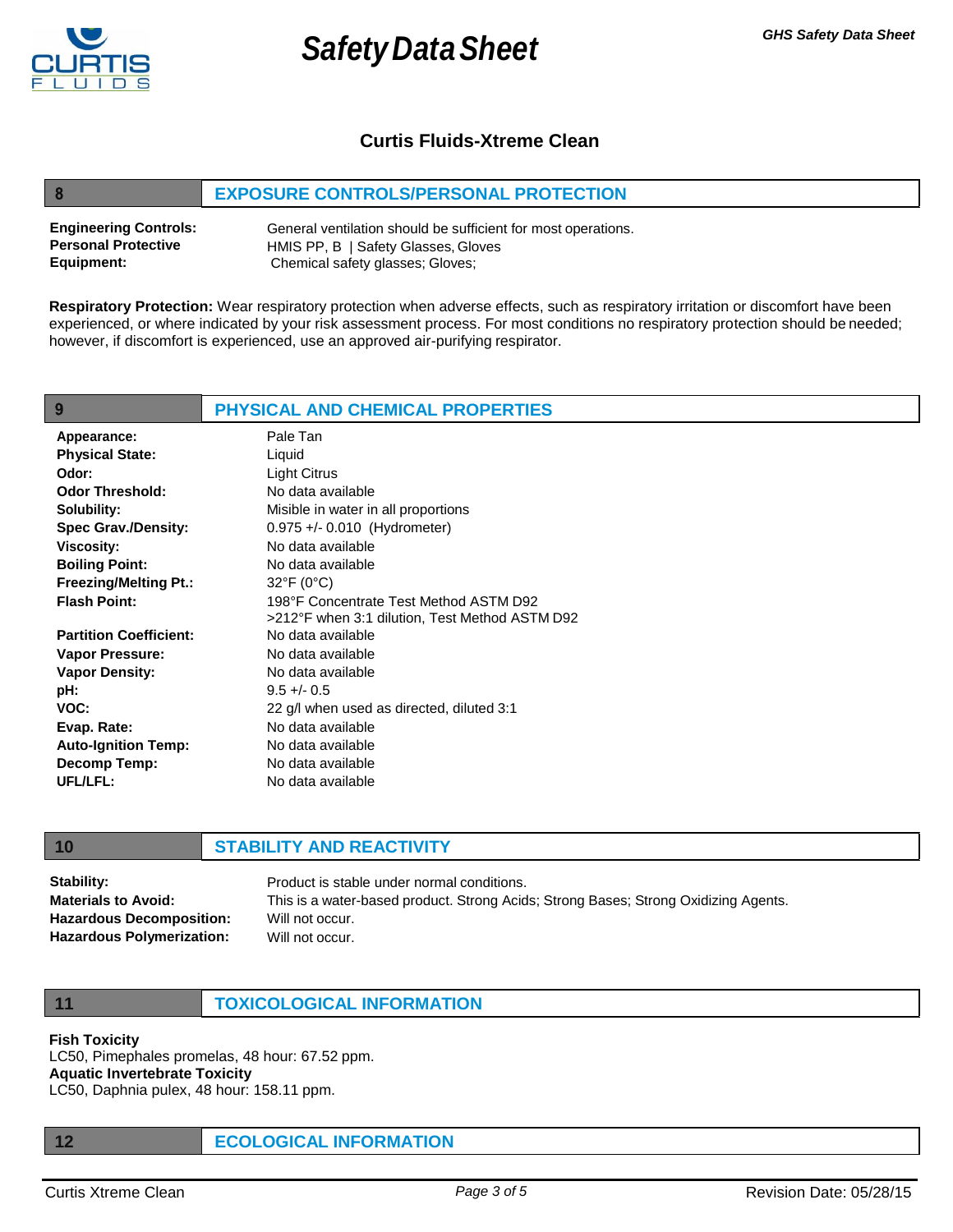# **Safety Data Sheet** *GHS Safety Data Sheet*



**Persistence and Degradability Biodegradation Tests:** Fully biodegradable in accordance with ISO 9439.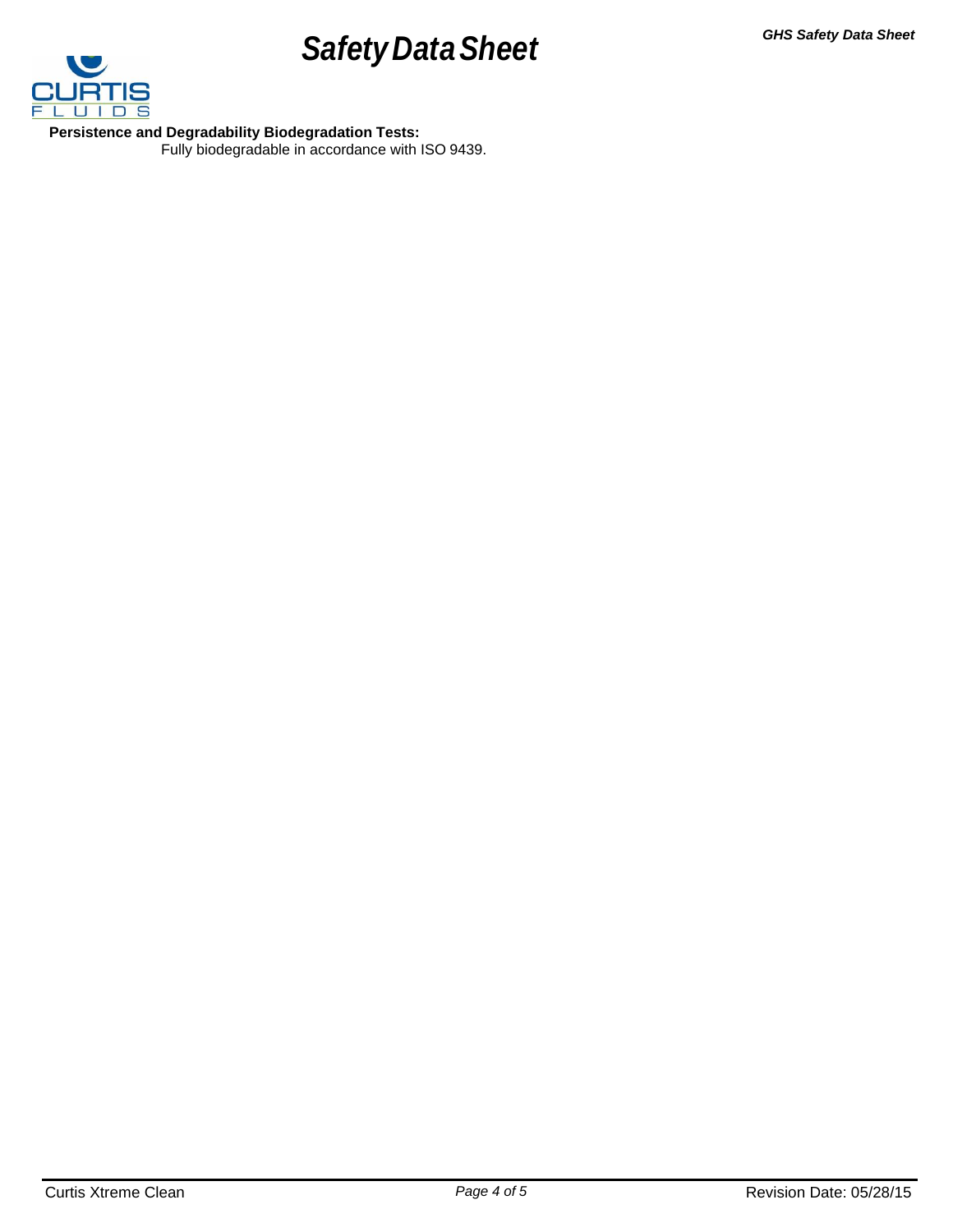

# **Curtis Fluids-Xtreme Clean**

# **13 DISPOSAL CONSIDERATIONS**

Dispose of uncontaminated material into sewer where applicable within Federal, State and/or local laws and regulations.

Disposal of contaminated material must be in compliance with all Federal, State and/or local laws and regulations. Regulations may varyin different locations. Waste characterizations and compliance with applicable laws are the responsibility solely of the waste generator.

# **14 TRANSPORT INFORMATION**

DOT Non-Bulk NOT REGULATED DOT Bulk NOT REGULATED IMDG NOT REGULATED ICAO/IATA NOT REGULATED *This information is not intended to convey all specific regulatory or operational requirements/information relating to this product. Additional transportation system information can be obtained through an authorized sales or customer service representative. It is the responsibility of the transporting organization to follow all applicable laws, regulations and rules relating to the transportation of the material.*

**15 REGULATORY INFORMATION**

**OSHA Hazard Communication Standard** This product is not a "Hazardous Chemical" as defined by the OSHA Hazard Communication Standard, 29 CFR 1910.1200.

**Superfund Amendments and Reauthorization Act of 1986 Title III (Emergency Planning and Community Right-to-Know Act of 1986) Sections 311 and 312**

| Immediate (Acute) Health Hazard          |    |
|------------------------------------------|----|
| Delayed (Chronic) Health Hazard          | Nο |
| Fire Hazard                              | N٥ |
| <b>Reactive Hazard</b>                   | N٥ |
| <b>Sudden Release of Pressure Hazard</b> | N٥ |

**Superfund Amendments and Reauthorization Act of 1986 Title III (Emergency Planning and Community Right-to-Know Act of 1986) Section 313** To the best of our knowledge, this product does not contain chemicals at levels which require reporting under this statute.

**California Proposition 65 (Safe Drinking Water and Toxic Enforcement Act of 1986)** This product contains:

Diethanolamine CAS# 111-42-2 ≤ 0.026% -0.52%

**US. Toxic Substances Control Act** All components of this product are on the TSCA Inventory or are exempt from TSCA Inventory requirements under 40 CFR 720.30 **CEPA - Domestic Substances List (DSL)** All substances contained in this product are listed on the Canadian Domestic Substances List (DSL) or are not required to be listed.